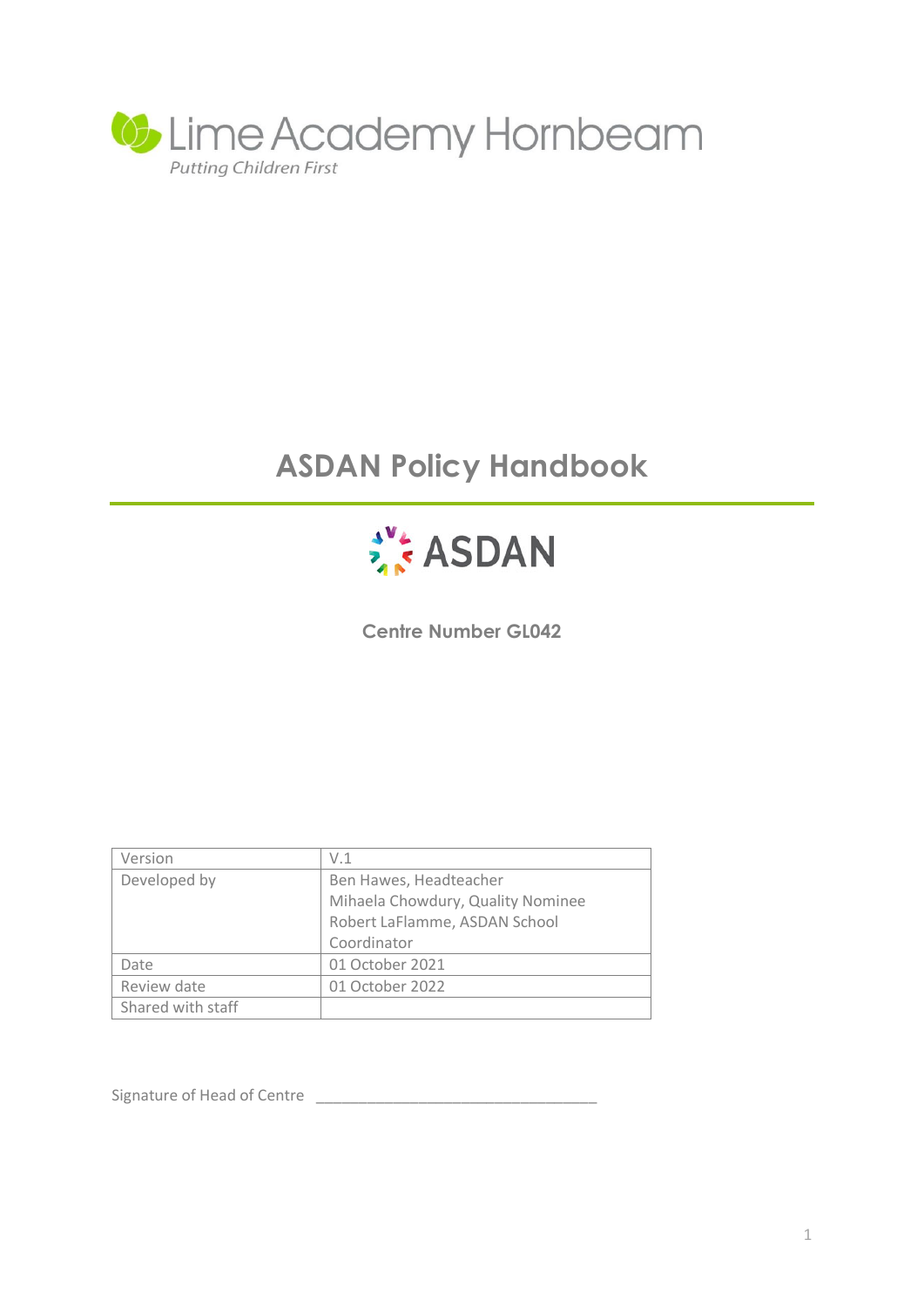### **Contents**

| Page 3 |                                                 | Lime Academy Hornbeam: ASDAN Fair Assessment Policy     |
|--------|-------------------------------------------------|---------------------------------------------------------|
| Page 4 |                                                 | Lime Academy Hornbeam: ASDAN Internal Moderation Policy |
| Page 5 | Lime Academy Hornbeam: ASDAN Appeals Policy     |                                                         |
| Page 7 | Lime Academy Hornbeam: ASDAN Malpractice Policy |                                                         |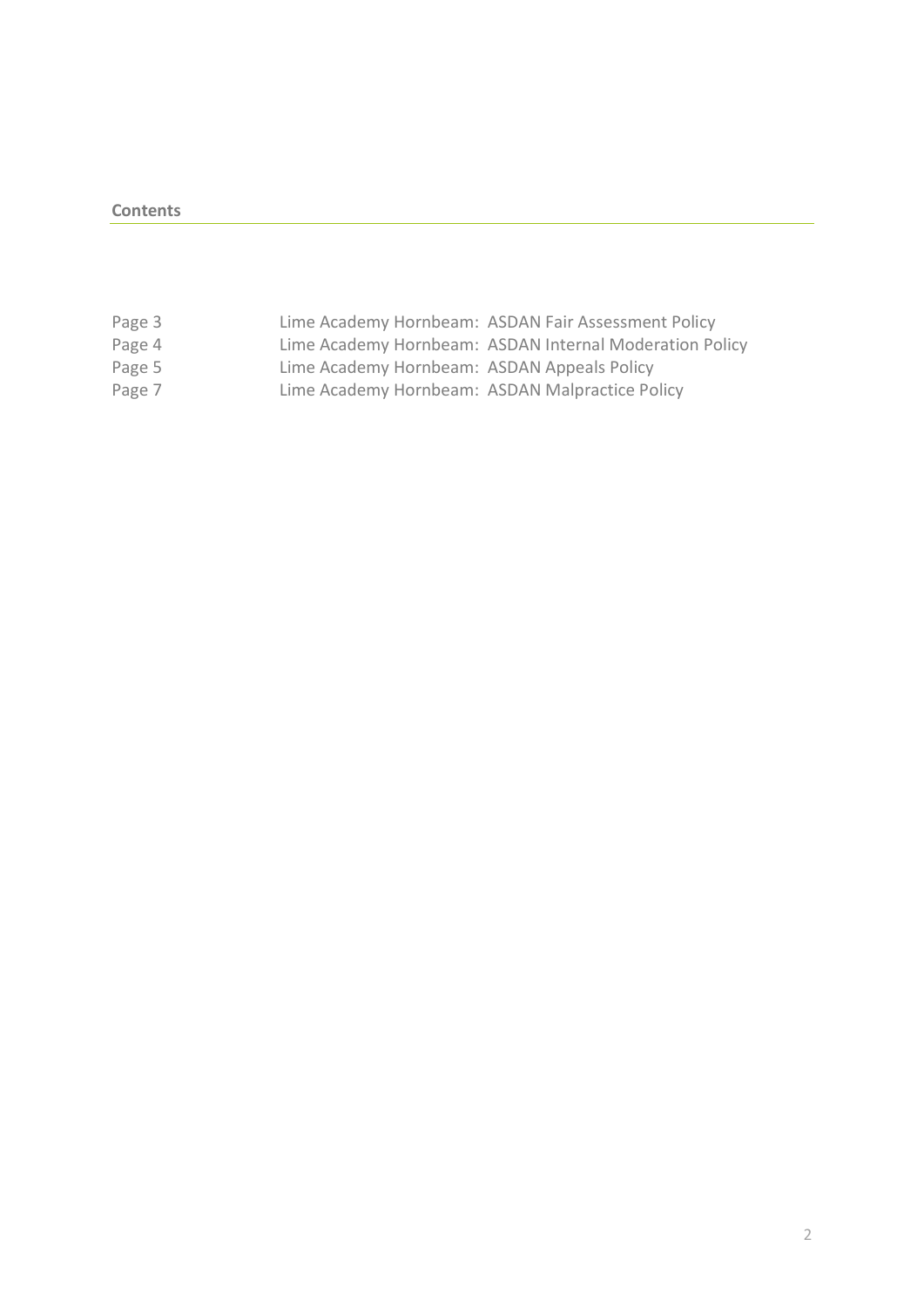# **Lime Academy Hornbeam: ASDAN Fair Assessment Policy**

# **Statement of Assessment**

- We aim to provide a variety of qualifications which provide all students with the opportunity to achieve their full potential.
- Our Assessment Policy is based on the concepts of equality, diversity, clarity, consistency and openness.
- We will endeavour to ensure that the assessment processes are implemented in a way which is fair and non-discriminatory.

# **Equality**

Lime Academy Hornbeam promotes equality of opportunity for and between diverse members of the school community, including, disabled pupils, staff, parents, women, men and different racial groups within the school.

In order to do this, the Academy establishes with all staff an overall vision of the duty to promote equality of opportunity for pupils, staff and parents. We ensure that we will:

a. Eliminate discrimination and harassment on the grounds of

• sex, • race, • disability, • religion or belief • sexual orientation • gender reassignment, • pregnancy or maternity

b. Advance equality of opportunity between people who share a protected characteristic and people who do not share it

c. Foster good relations across all characteristics - between people who share a protected characteristic and people who do not share it.

d. Promote positive attitudes towards disabled people.

e. Encourage participation of disabled pupils, parents, staff and carers.

The Academy's stance on equality is further outlined in the "Single Equality Scheme" document.

# **Assessment**

Assessment will be carried out using objective methods. Assessors will use clear marking schemes and assessment criteria to determine the pupils' achievement. Assessors will use marking schemes and assessment criteria provided by ASDAN. The students' work will be further internally verified to double check that the assessors have assessed the pupil's work fairly and accurately.

#### **Access**

Students and parents are made aware of the existence of this policy and have open access to it. It can be found on the school network drive and paper copies will be given upon request.

All assessors are made aware of the contents and purpose of this policy.

This policy is reviewed annually and may be revised in response to feedback from students, assessors and external organisations.

#### **What students can expect from us**

- We aim to ensure that all assessment of work is carried out fairly and in keeping with the awarding body's requirements.
- All teachers involved will be trained to deliver the qualification to a high standard.
- Internal assessments will be carried out fairly and according to awarding body instructions.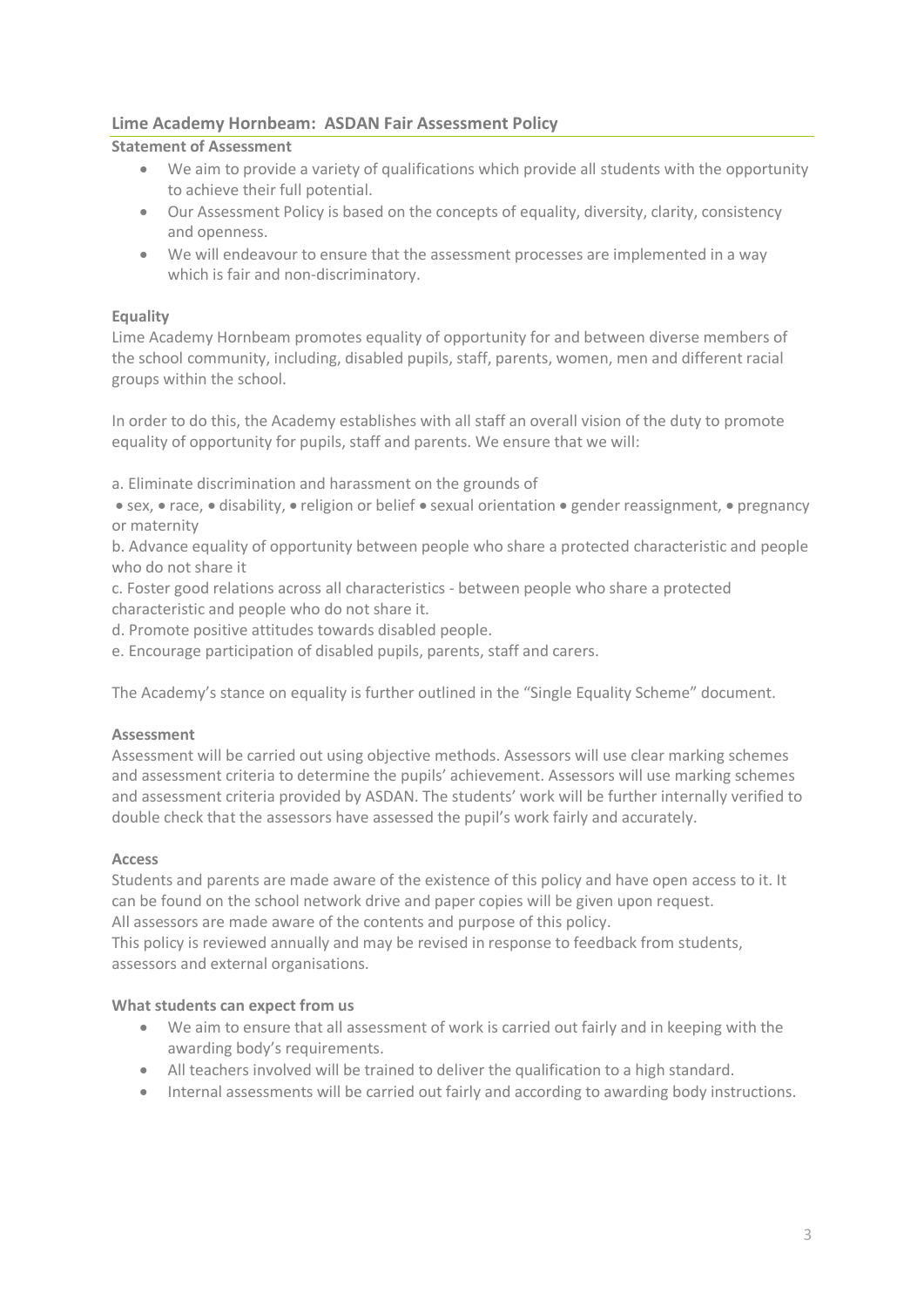**Students can also expect:**

- To be fully inducted when beginning ASDAN qualification and given information that can be shared with parents and carers.
- Learning outcomes, performance criteria and other significant elements of learning and assessment to be made clear at the outset of the course and when assignments are set.

## **Cheating and Plagiarism**

A fair assessment of student's work can only be made if that work is entirely the student's own, unless otherwise stated to the guidance from the awarding body. Therefore, students work may be discredited if:

- They are found guilty of copying, giving or sharing information or answers, unless part of a joint project
- They copy another student's answers to complete assigned work.

All allegations of cheating and plagiarism will lead to a full investigation which will follow the guidance of the relevant awarding body in accordance with Lime Academy Hornbeam's Malpractice Policy.

If a student feels he/she has been wrongly accused of cheating or plagiarism, they should be referred to the Appeals Policy.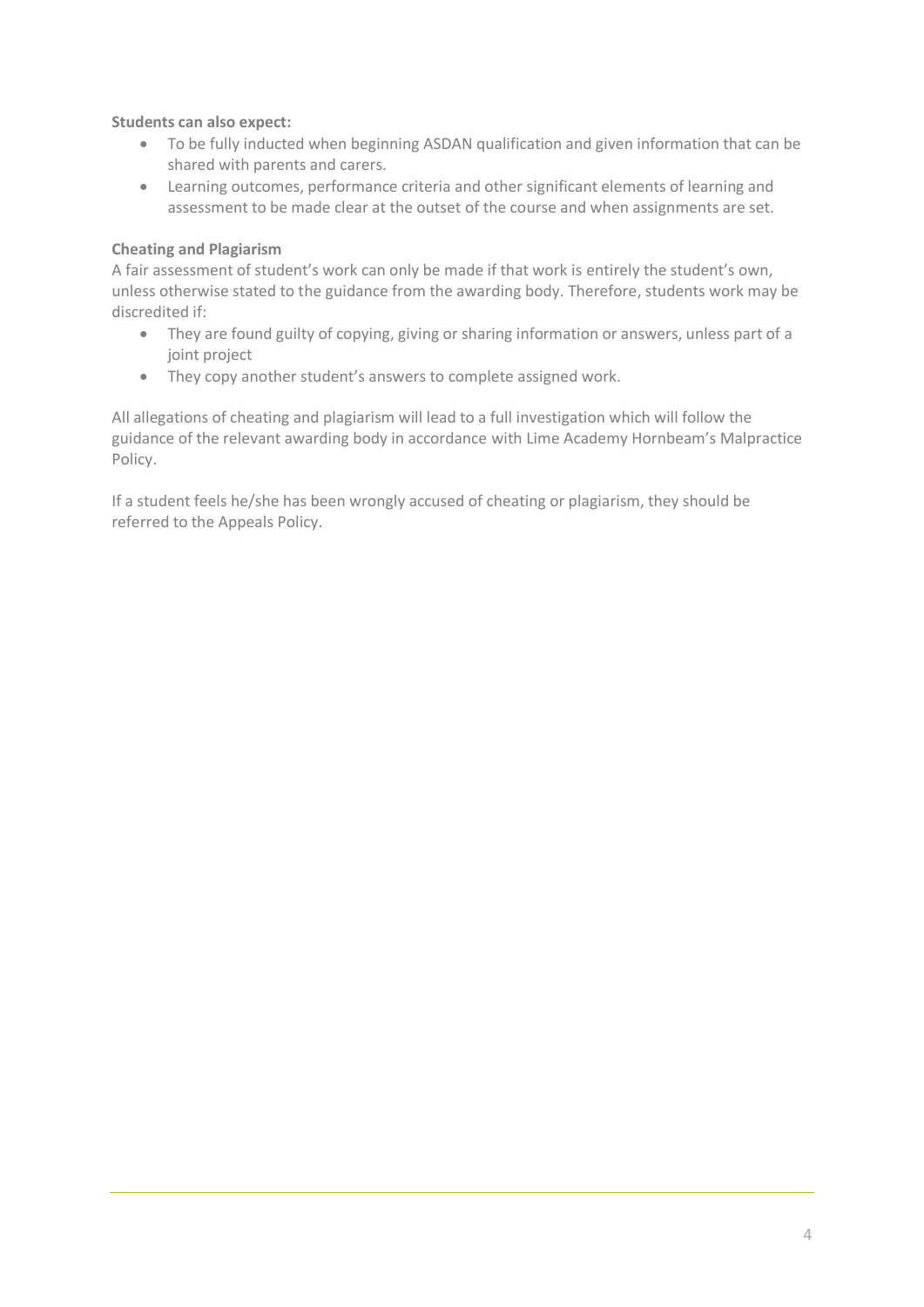# **Lime Academy Hornbeam: ASDAN Internal Moderation Policy**

The aim of this policy is to ensure that:

- internal moderation practices are valid and reliable, cover all tutors/assessors and meet the requirements of the awarding organisation
- the internal moderation procedures are fair and open
- accurate and detailed records are kept of internal moderation decisions

The centre will:

- ensure that all assessment activities are valid, appropriate and fit for purpose
- create a plan of internal moderation in relation to all assessment activities
- define, maintain and support effective internal moderation roles, including the provision of training where required
- provide standardised documentation to support internal moderation activity and recordkeeping
- ensure that feedback and outcomes of internal and external moderation support future development of good practice
- carry out an annual evaluation and review of internal moderation policy and procedures

#### **Lime Academy Hornbeam's Internal moderation and Internal Verification (I.V.) process**

At the beginning of the Academic year, a meeting will be held for all ASDAN assessors to attend. The meeting will cover the expectations for the delivery of ASDAN qualifications during the academic year. Feedback from the previous year's submission will be shared and action points will be highlighted. Samples of outstanding practice will be shared so that new assessors can see what they need to work toward. Deadlines for internal verification will be set and "I.V. checklist" that will be used to verify work will be shared.

During the year, there are three instances of internal verification during which the I.V. will be carried out by the ASDAN Coordinator and staff who have completed external ASDAN training.

The first I.V. happens within the first six weeks of the school year. The purpose of this I.V. is to make sure that the assessors choose suitable units for their students before they start to work towards the completion of the units. The chosen units are recorded.

The second I.V. happens half way through the school year. Assessors are expected to have completed at least one unit per student at this point. The units are scrutinised using the I.V. checklist. Feedback is given and amendments may need to be made. The purpose of this I.V. is to check that assessors are completing their chosen units and that they are of a sufficient standard. It also helps to identify assessors who may need extra support.

The third I.V. happens in advance of our submission for external moderation. The purpose is to ensure that all units are complete and of a sufficient standard to be submitted. The units are again scrutinised using the I.V. checklist.

A summary of each I.V. will be written and shared to highlight strength and areas for improvement. All records will be kept on the schools' shared drive.

# **Training**

Staff will initially receive cascade training from more experienced staff and the Coordinator. The academy will send two assessors for external training each year.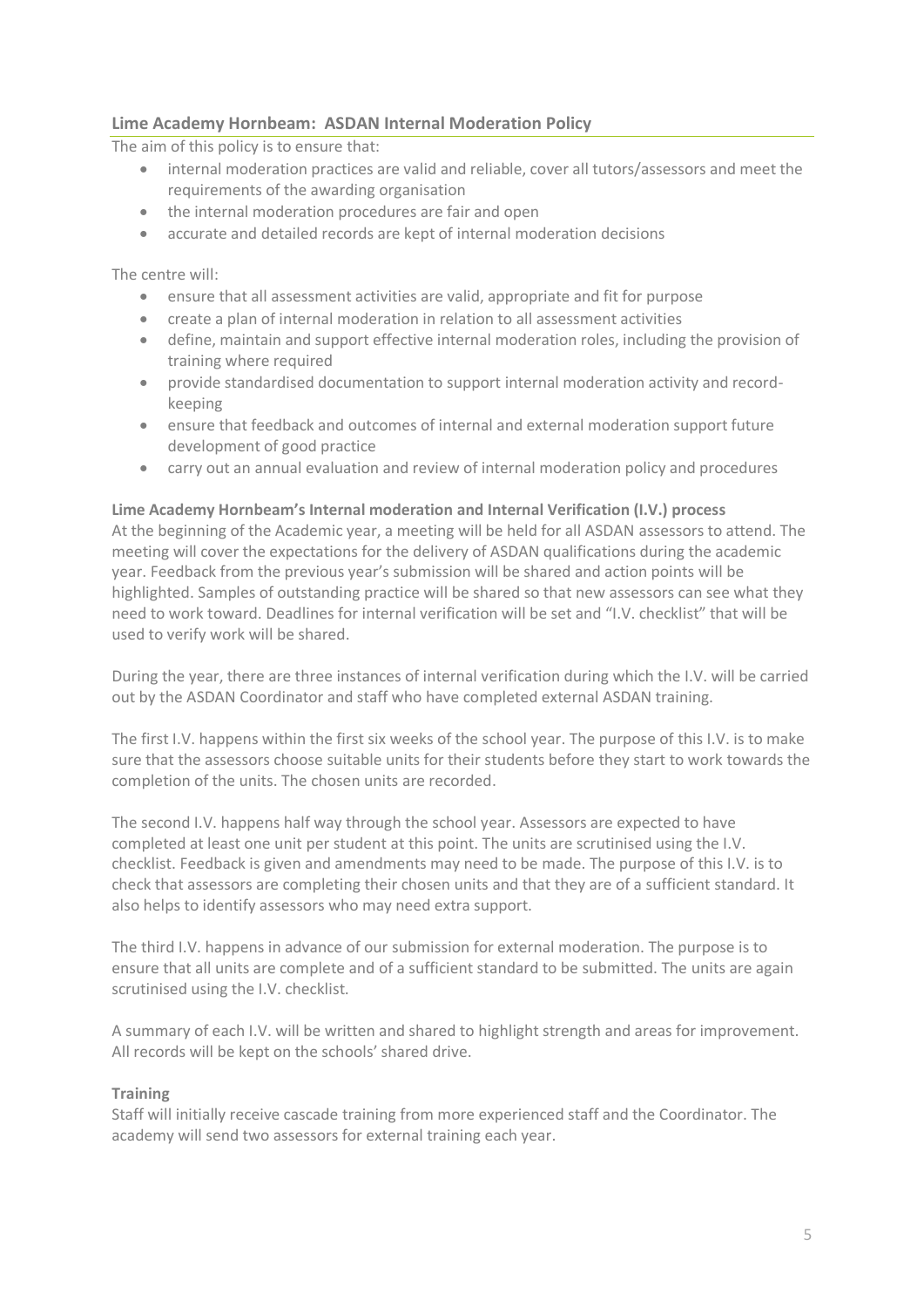# **Lime Academy Hornbeam: ASDAN Appeals Policy**

## **Introduction**

This policy addresses the situation where students may wish to appeal against a grade he/she has received for a qualification.

## **Access**

Students are made aware of the existence of this policy and have open access to it. It can be found on the school's shared drive and paper copies are available from the ASDAN Coordinator. All assessors are made aware of these policies and how to access them in order for students to be supported.

This policy is reviewed annually and may be amended in response to feedback from students, staff, parents and external organisations.

### **Policy Statement**

All students at Lime Academy Hornbeam's have the right to make an appeal about any of the marks received for the qualifications they are undertaking.

If any student wishes to appeal a decision, they should follow the following procedure.

- 1. If possible, speak to the member of staff responsible for teaching the qualification in the first instance about the reason they wish to appeal.
- 2. The member of staff has a responsibility to explain to the candidate why he/she received the grade/mark.
- 3. If the student is not satisfied with the explanation, the piece of work will be re-marked by another member of staff also involved with that qualification.
- 4. The student will be informed of the outcome of the re-marking by letter.
- 5. If the student wants to continue the appeal, he/she needs to contact the exams officer, who will provide the student with information about the appeals procedure. The exams officer will assist with the completion of any forms and will correspond with the awarding body on behalf of the student.
- 6. Please note: a student must have the support of the centre to be able to appeal against a result.

#### **Appeals Procedure**

If a student or their parent/ carer would like to appeal against an assessment decision a meeting will be hosted at the school with all parties concerned and evidence of work and moderation decision will be made clear.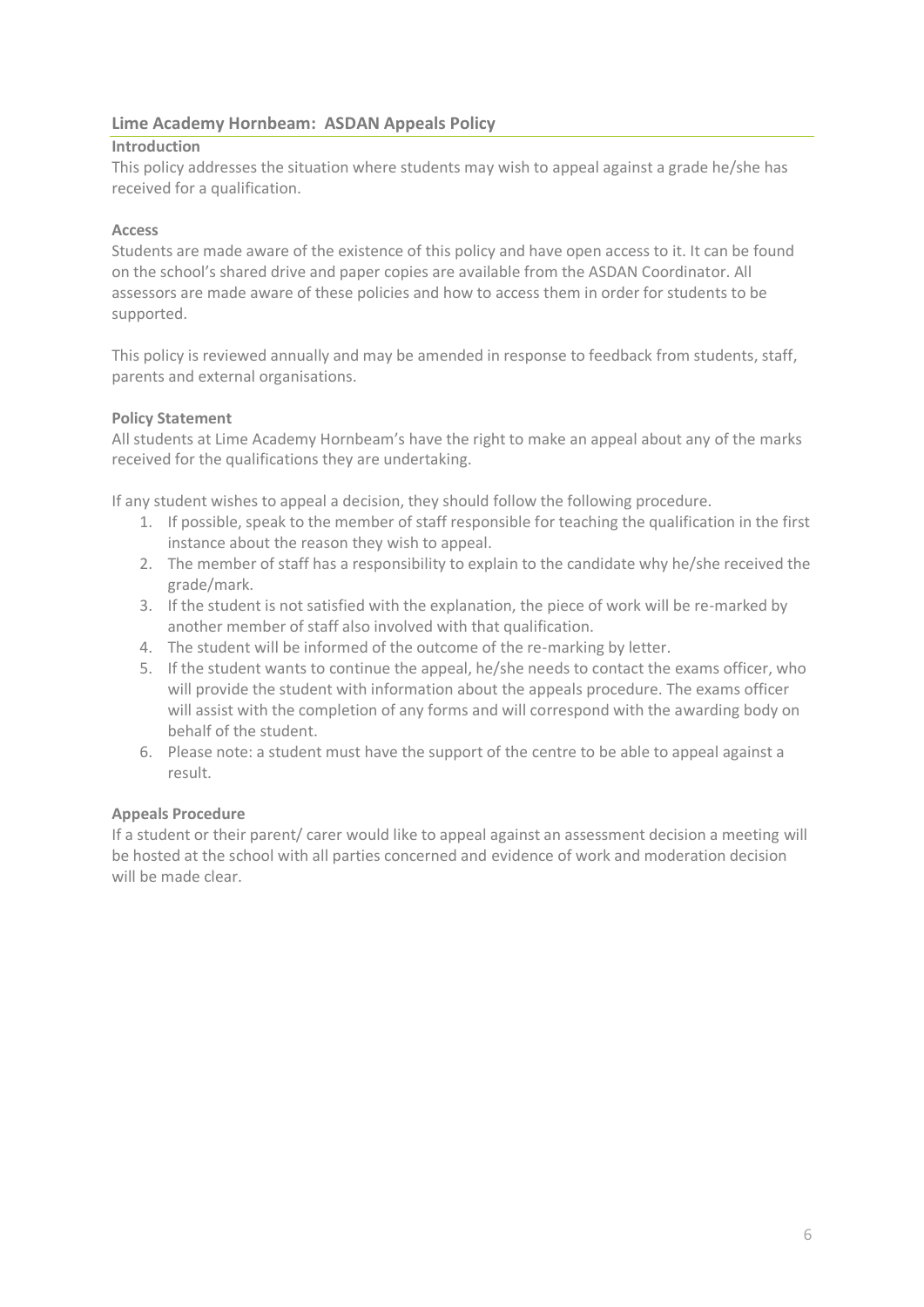# **Lime Academy Hornbeam: ASDAN Malpractice Policy**

# **Staff Malpractice**

# **Introduction**

This policy sets out to define the procedures to be followed in the event of any dispute or allegation regarding staff malpractice in the delivering of ASDAN qualifications.

# **Examples of Malpractice**

Attempted or actual malpractice activity will not be tolerated. The following are examples of malpractice by staff with regards to portfolio-based qualifications. This list is not exhaustive:

- Tampering with candidates work prior to external moderation/verification
- Assisting candidates with the production of work outside of the awarding body guidance
- Fabricating assessment and/or internal verification records or authentication statements

# **Staff Malpractice Procedure**

Investigations into allegations will be coordinated by a member of the Senior Leadership Team who will ensure the initial investigation is carried out within ten working days. The person responsible for coordinating the investigation will depend on the qualification being investigated. The investigation will involve establishing the full facts and circumstances of any alleged malpractice. It should not be assumed that because an allegation has been made, it is true. Where appropriate, the staff member concerned and any potential witnesses will be interviewed and their version of events recorded on paper.

The member of staff will be:

- informed in writing of the allegation made against him or her
- informed what evidence there is to support the allegation
- informed of the possible consequences, should malpractice be proven
- given the opportunity to consider their response to the allegations
- given the opportunity to submit a written statement
- given the opportunity to seek advice (as necessary) and to provide a supplementary statement (if required)
- informed of the applicable appeals procedure, should a decision be made against him/her
- informed of the possibility that information relating to a serious case of malpractice will be shared with the relevant awarding body and may be shared with other awarding bodies, the regulators Ofqual, the police and/or professional bodies including the GTC

If work is submitted for moderation/verification or for marking which is not the candidate's own work, the awarding body may not be able to give that candidate a result.

# **Staff Malpractice Sanctions**

Where a member of staff is found guilty of malpractice, Lime Academy Hornbeam's may impose the following sanctions:

- 1) **Written warning**: Issue the member of staff with a written warning stating that if the offence is repeated within a set period of time, further specified sanctions will be applied
- 2) **Training**: Require the member of staff, as a condition of future involvement in both internal and external assessments to undertake specific training or mentoring, within a particular period of time, including a review process at the end of the training
- 3) **Special conditions**: Impose special conditions on the future involvement in assessments by the member of staff
- 4) **Suspension**: Bar the member of staff in all involvement in the administration of assessments for a set period of time